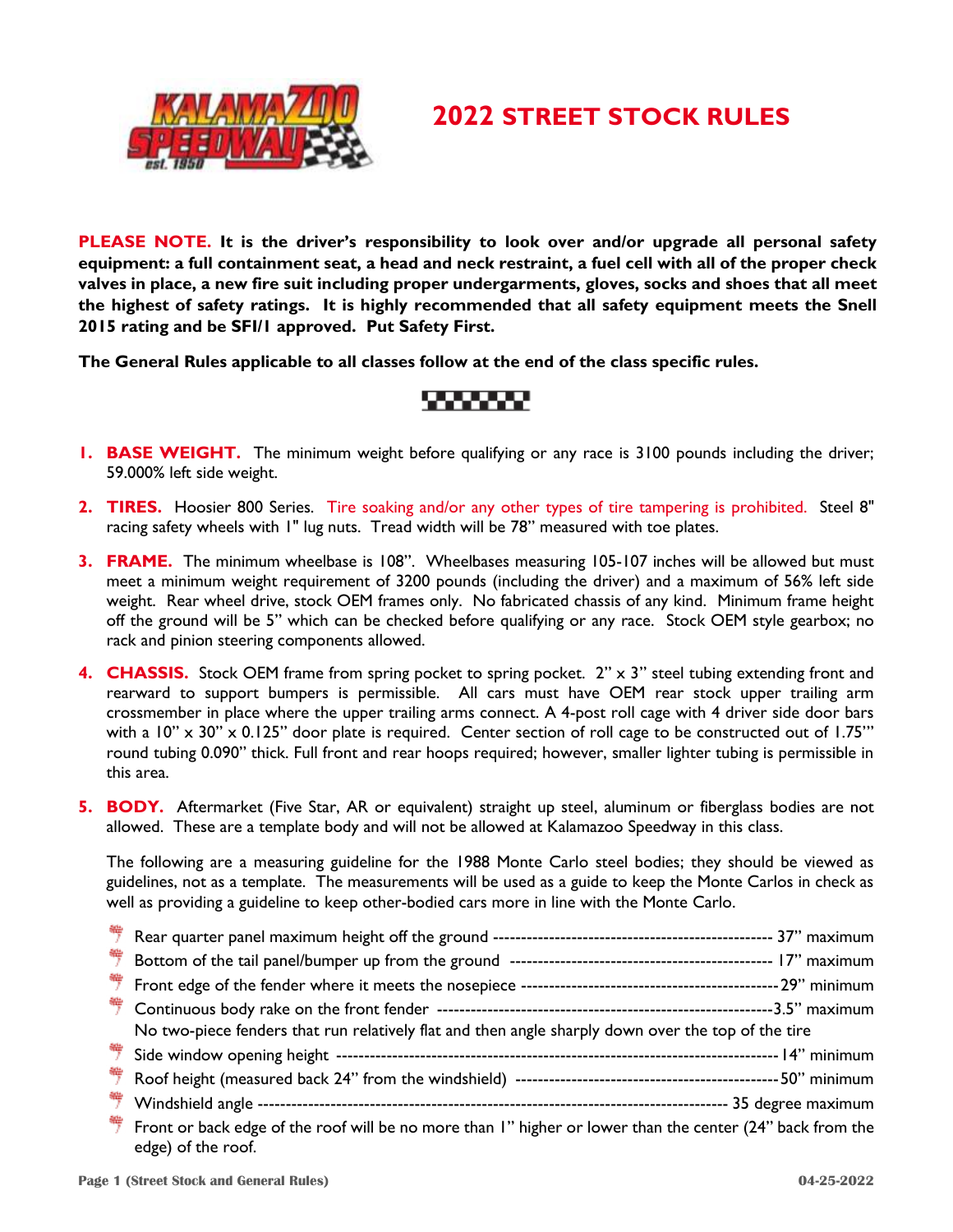- No body panel or nosepiece will be lower than 5" off the ground (measured with driver in the car). Rub rails are allowed with no sharp edges or fasteners.
- $\overline{\phantom{a}}$  All aftermarket nose pieces will be unaltered and uncut; this includes the side of the nose piece that wraps around toward the tire. The uncut portion of the nose piece will be the guide to keep nose pieces mounted straight up and down, not laid back. If the nose piece is cut in any way, drivers will run with no spoiler and 100 pounds of extra weight until a new nose piece is installed.

With adoption of these body measurements, several Camaro body advantages were noted, especially at the height of the front of the fenders where they attach to the nose piece. Many of the stock appearing bodies are 3-4" lower than the Monte Carlo bodies where a few of the other bodies are 5-6" lower. Camaro quarter panels will rake down 3-4" like a stock body does; not level or sloped upward. The tail panel will be fully enclosed down to 17" maximum from the ground. Camaro bodies will run a 3" x 60" flat spoiler.

For older cars that were not manufactured with tail panels and nose pieces, Kalamazoo Speedway will exercise a bit more flexibility on the nose and tail panels; however, the minimum and maximum heights will be in line with the '88 Monte Carlo bodies. Drivers choosing not to run the nose and tail panels will be starting with a 3" tall spoiler. Depending on measurements, this could be reduced to running with no spoiler. The tail section of the older cars must be fully enclosed and measure a maximum 17" to the ground.

- OEM style stock appearing steel body from nose piece to tail piece. (Diagrams represent acceptable OEM specs.) (See rule below on Five Star body parts that do not have to remain steel.) The doors and the rockers may be made from aluminum or sheet metal but will have the stock body line and curve as do the stock panels. All bodies will be stock appearing; no flat sides or stretched out bodies
- $\overline{\mathcal{T}}$  Five Star offers a stock appearing '88 Monte Carlo steel body at a reasonable price. The entire body is steel and has a fiberglass stock sized roof with c-pillars. Running this Five Star unaltered fiberglass roof mounted 100% in a stock appearing fashion is allowable. Five Star also makes a stock appearing (not a flat sheet of fiberglass) replacement fiberglass hood for these cars which is also allowed. Stock size/height/length A and B pillars, no lowering or moving the full stock sized roof.



- All cars will have an unaltered Five Star or equivalent nose and tail piece. No flat homemade rear tail pieces will be allowed. There will be no gaps or overlapped panels that will let air escape. Mount these tail or nose pieces as they were intended to be mounted in a stock fashion. The same thing goes for the material joining fenders to the nose piece. A 1981 aftermarket Camaro nose piece can only be run on a full stock bodied Camaro.
- All cars with stock appearing bodies will be allowed a 5"  $\times$  60" flat clear spoiler centered a 1" rear racing spoiler lip is permissible. Innovative bodies with sloped roofs and long windshield angles will not be permitted to run a spoiler and may carry extra weight as well.
- All truck bodies require a back window, a flat tonneau cover up to the top of the bed and have minimal rake on the bed.No spoilers of any kind on a truck or a wagon body. Any truck or wagon body will not have any body panel acting as a side board. There will be no truck caps or no side windows of any kind on any wagon bodies.
- All Street Stock will retain windshield posts which will be steel, fiberglass or aluminum. No wrap around windshields of any kind. No stretching the pillars out to achieve more roof or windshield angle. Roof and windshield angles are to remain close to OEM measurements.
- Install the bodies level and to spec. Weight penalties or the no spoiler policy may be assessed for bodies built outside of the stock appearing rules, as determined by officials. It is permissible to be semi-creative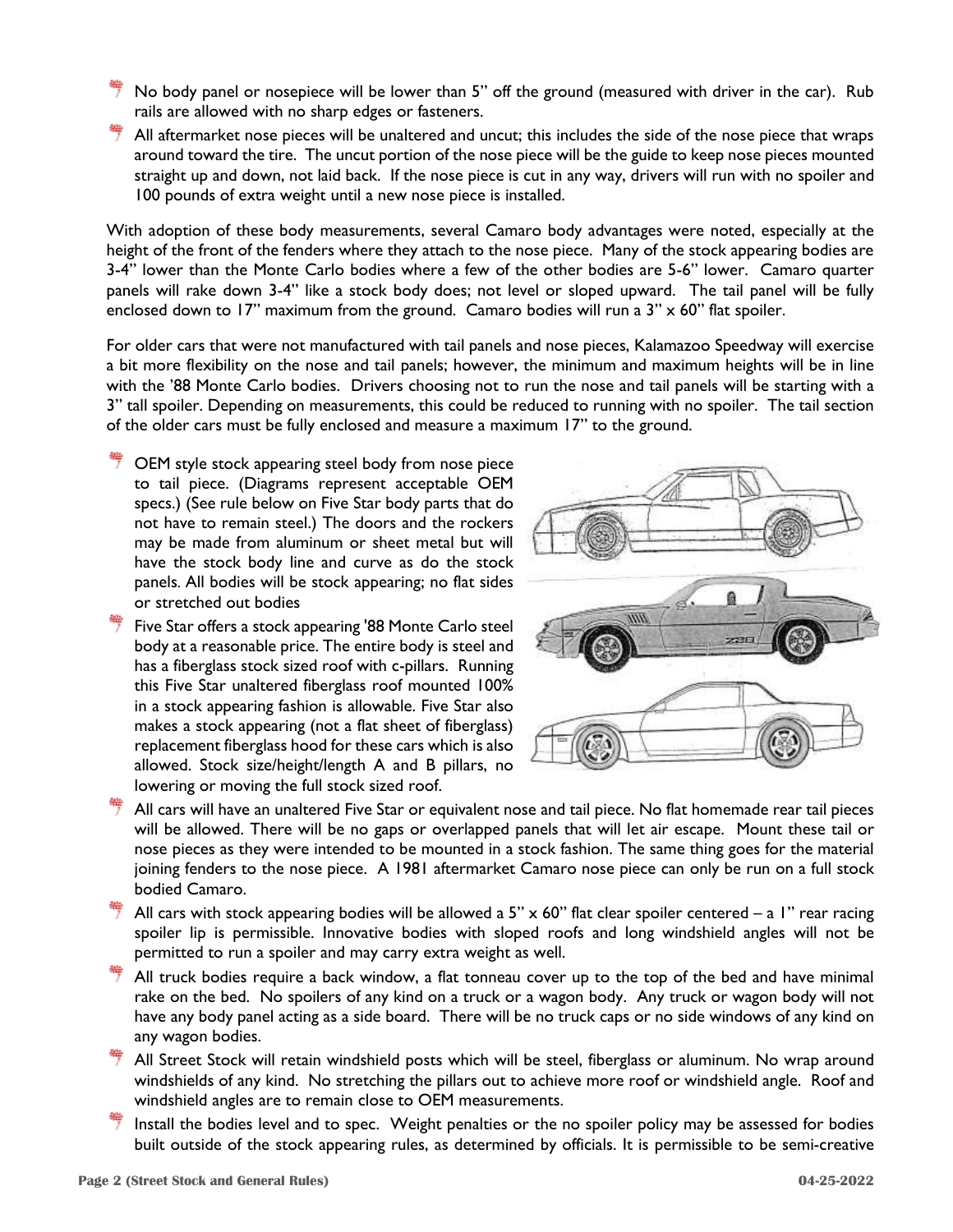with a street stock body; however, the front, the rear, the roof and the windshield angles must be relatively close to matching that car body. No mixing and matching of car bodies from front to rear. Rear quarter panels must remain relatively close to that of stock body measurements. Any cars with extra rake built into their bodies will lose the spoiler and adding weight.

- $\stackrel{\text{\tiny def}}{=}$  No body panel or nose piece will be lower than 5" off the ground (measured with driver in the car). Rub rails are allowed with no sharp edges or fasteners.
- $\stackrel{\text{\tiny def}}{=}$  A Lexan windshield is mandatory. No rear window, except as required on truck bodies. Rear opera windows are permissible. The front side window panel will not exceed 12" (measured from the bottom of the windshield post along the top of the door then 90 degrees back up to the windshield post).

### **6. SHOCKS AND SUSPENSION.**

- No bump stops of any kind.
- Rear trailing arms can be OEM or manufactured. Adjustable heims are permissible; however, the frame mounts and the rear end mounts will remain stock and in stock location. Top trailing arms are to be within 1" of the OEM measurement and will be mounted in the stock location (the top two trailing arms will be mounted on top of the center section housing; not down on the tube of the rear end).
- $*$  All remaining suspension parts will remain stock, be in the stock location and be mounted in the stock angle with the exception of the front shocks which can be mounted outboard. Rear springs and shocks must be stock appearing and in stock location. Heims ends are allowed only on shock ends, rear trailing arms and in place of front tie rod ends. Sway bars must remain stock (no splined sway bars) but may be mounted above or below the control arms. Threaded rod adjustments on the A-frame are permissible. Rear and/or front load bolts are allowable. Aftermarket tubular upper A-Frames are allowed. A-frames will have stock ball joints. Upper A-Frame mounts may be modified and be within 1" of stock location.
- All shocks will be steel and non-adjustable. No canister shocks of any kind. No bump stops of any kind. No Schrader valves of any kind. No coil binding. No leaf springs or three link suspensions.
- All spindles must be cast steel and must accept the OEM size bearings as well as stock type calipers and rotors.

### **7. ENGINES/DRIVE TRAIN**.

- Engines must be stock appearing, all cast iron block and heads and in stock location. Cast iron or aluminum intake. Cast iron exhausts manifolds or headers are allowed with 3" maximum exhaust tubing. The carburetor will be a single 2 or 4 barrel with a maximum 1" store bought adapter or spacer. HEI ignitions/distributors or MSD ignition boxes are permissible.
- OEM automatic or standard transmission; racing transmissions are not allowed. Stock style OEM rear ends only; four link suspension only. A steel 9" Ford is permissible with 4 link mount. No quick change rear ends or aluminum rear end components of any kind. A 2" inspection hole must be cut in all bell housings so the clutch can be easily seen. No reverse mount starters of any kind.
- No dry sumps of any kind. No external oil pumps; accu-pumps are permissible.
- **8. BRAKES.** Aftermarket brake pedals and or master cylinders are allowed. Aftermarket brake calipers are allowed. Rear disc brakes are permissible. An aftermarket gas pedal is highly recommended. No in cockpit adjustments allowed. A brake bias adjuster is permissible. All pedals will be in a relatively stock location and the driver will be seated relatively in stock location.
- **9. COCKPIT.** The full floorboard and front firewall may remain stock or be fabricated. A fabricated foot box must have sides and bottom that are a minimum thickness of 1/8" steel. No thin gauge sheet metal foot boxes will be allowed. The passenger side sheet metal/floorboard will remain low next to the driver going over to the right side frame rail.
- **10. FUEL CELL.** Fuel cells are mandatory with an 8" minimum ground clearance. A fuel cell guard behind the cell with two forward braces is required. Any plating of the frame around the fuel cell is permissible. Stock rear frame rails may be replaced from behind the spring pockets rearward to the bumper with  $2" \times 3"$  steel tubing.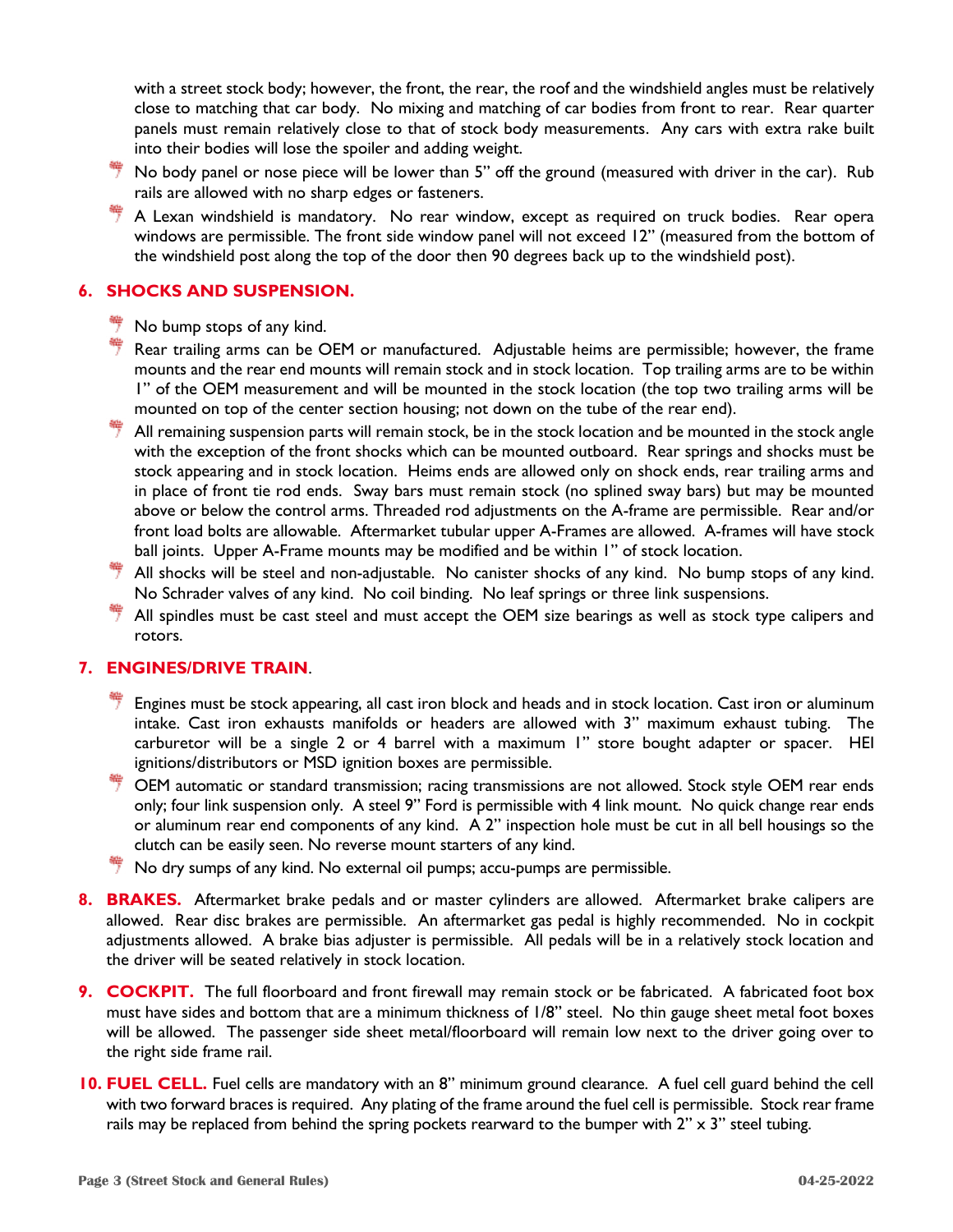Please send your tech questions or concerns to [gary@kalamazoospeedway.com](mailto:gary@kalamazoospeedway.com) and it will be forwarded to the applicable personnel for response.



# **GENERAL RULES**

### **I. SAFETY**

- A. It is the driver's responsibility to look over and upgrade all personal safety equipment: a full containment seat, a head and neck restraint, a fuel cell with all of the proper check valves in place, an up-to-date fire suit including proper undergarments, gloves, socks and shoes that are SFI/I approved and Snell 2015 rated are highly recommended. All cars will be equipped with a minimum 5-point seat belt harness with 3" wide belts. All belts should be properly mounted and should be no older than 3 years.
- B. A taut driver's side window net with quick release is required.
- C. Driver must be able to enter/exit both doors through window openings.
- D. Rear windows must be completely see through (no decals or lettering).
- E. An approved headrest will be located directly behind the driver's head with the driver normally seated.
- F. All roll bars near driver must be well padded.
- G. All foot boxes and firewalls (if applicable) must be steel, recommended 22 gauge minimum.
- H. All cars will have jack stands in use when anyone is working under a car.

### **II. RACE RULES**

- A. Noise Abatement. There is a 100 decibel noise limit on all cars. NO EXCEPTIONS. All cars in all classes will have working mufflers.
- B. RACEceivers. Required for all cars in the five weekly classes. Any car found racing without a RACEceiver will be black flagged and will be done competing in that event.
- C. Transponders. It is the driver or crew's responsibility to pick up and properly secure the transponder (in a protective mounting pouch) to the car. Cars entering the track without a transponder will be black flagged and will not be allowed back on the track until the transponder is in place. Transponders must be mounted a) on the rear end of each car, b) opposite where the exhaust exits, c) in a vertical position; and, d) with the opening flap to the top. There must be no metal or suspension parts directly below the transponder.
- D. Traction Control. Traction control devices are illegal at Kalamazoo Speedway. Penalties for this infraction will be loss of earned payout for the event, loss of all points accumulated for the season, and up to a oneyear suspension from participating at the track.
- E. Tire Soaking/Tampering. Tire soaking/tampering is illegal at Kalamazoo Speedway. Routine testing of tires may occur over the course of any season. If the certified lab results show the tire sample submitted has been altered, the driver will forfeit their earned payout and points for the night the sample was taken as well as receiving a four-week suspension from participating in the next four events scheduled for that class. The driver will be fined \$500 which must be paid before being allowed to race again at Kalamazoo Speedway. If the tire sample submitted is found to be clean, all points, money and a new tire will be given to the driver. Drivers refusing to allow a tire to be confiscated by the track for testing will forfeit his/her pay and points for the night and incur a four-week suspension from participating in the next four events scheduled for that class.
- F. Specifications.
	- 1. All fuel cells in all classes will be 8" off the ground or be 100% above the frame rails. There are no exceptions. All fuel cell caps shall have the car's number on them.
	- 2. No mirrors of any kind.
	- 3. Lead ballast will be painted white with the car number on each piece. No cement, mercury, or liquid style weight is allowed. All weight will be securely bolted to the car.
	- 4. Drive shaft hoop required on the forward half of the drive shaft. Drive shaft must be painted either silver or white.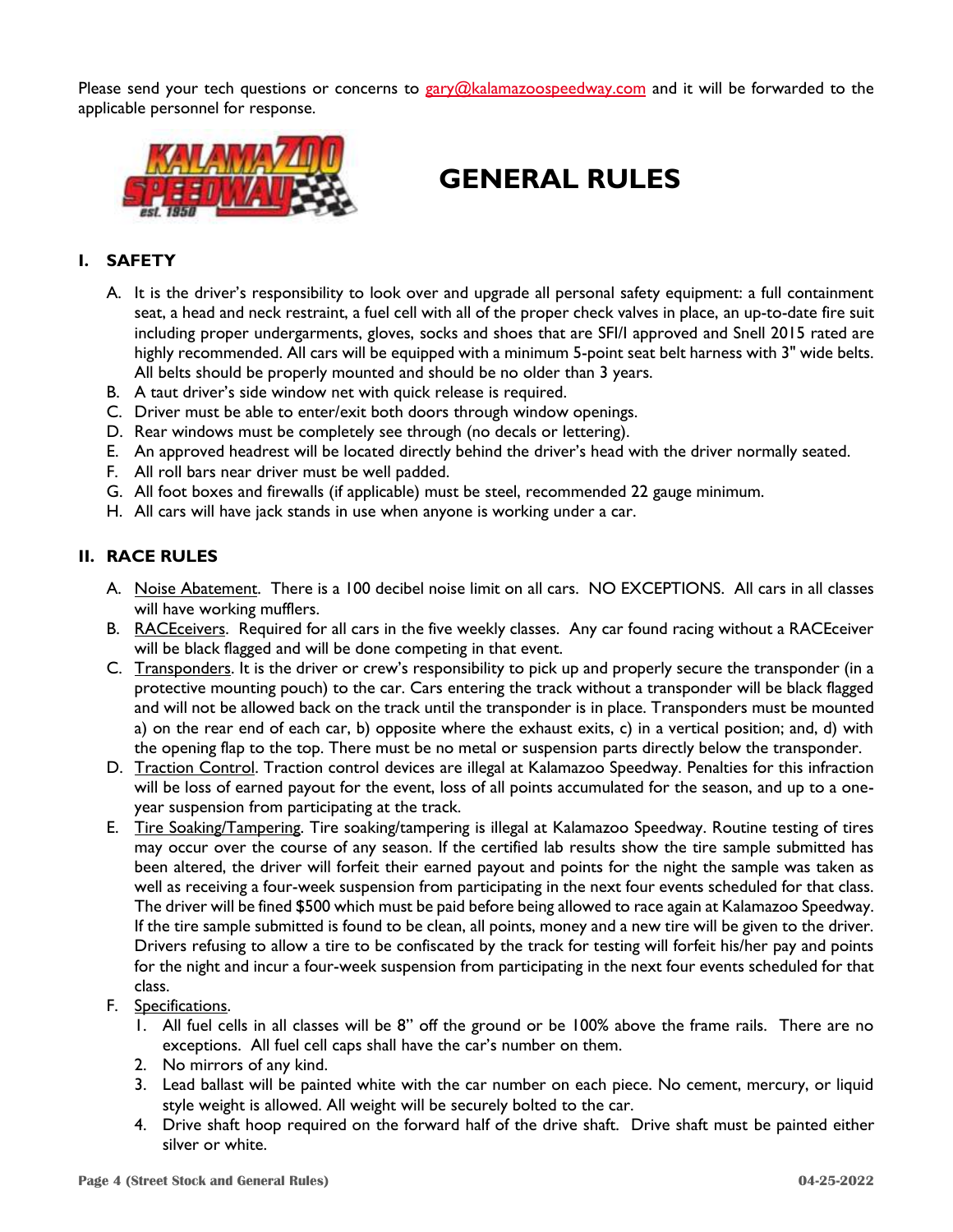- 5. All cars must be equipped with a working starter.
- 6. The battery must be located behind the driver's seat. It must be securely mounted and covered.
- 7. No clip-on wheel weights of any kind; all wheel weights must be removed.
- 8. Any rub rail will have all sharp edges removed or mitered back and shall be attached with smooth fastener heads.
- 9. No antifreeze in radiators. Environmentally friendly coolant or lubricant, such as Water Wetter is allowed.
- G. Rookie of the Year. To be eligible for Rookie of the Year in any class, a driver cannot have competed in the class for more than 4 events per season over the past 5 seasons or 15 events over the previous 4 years. Drivers who have competed in a higher class for more than 4 events per season over the past 5 seasons or 15 events over the previous 4 years and moved to a lower class will not be considered for Rookie of the Year in the lower class.
- H. Radios/Electronic Communication Devices. No electronic communication devices are permitted in the car or anywhere on the driver.
- I. Entering the Track. Cars may only enter the track from the front stretch as directed by the pit steward.
- J. Accidents During a Race. If a car is involved in an accident and can no longer keep going and no extenuating circumstances exist such as smoke or fire in the cockpit, the driver must not loosen any personal safety equipment or exit the vehicle until directed to do so by safety personnel or a track official. Under no circumstance will a driver get out of their car to run down on the track to send hand gestures or throw anything at another car or person.
- K. Racing Surface Restrictions. At no time shall any non-competing member, crew member, owner or other person associated with a race car be permitted on the racing surface following the start of a race and prior to the completion of a race without the express permission of a track official. Violation may result in the car being placed at the rear of the field or disqualification. This rule is in place for crew members' safety. During a red flag or lengthy caution period, one crew member may be allowed on the track at the sole discretion of track officials.
- L. Break Out Rule. Break out times will be set prior to qualifying and typically be between two- and five-tenths of a second. If during any race a driver runs two laps under their break out time, the driver will be black flagged. If this occurs in a heat race, the driver is done for that race and the time will be reset for the feature. A driver will never be moved into the inversion; however, so the best possible starting position would be one position outside of the inversion. If this happens in a feature or last chance race, the driver must exit the track into the main infield off the backstretch and slowly drive up the make ready chute. The driver must stop until an official releases the car to rejoin the race at the tail of the field. At that point a driver is exempt from breaking out again. If any driver chooses to start at the tail of the race behind the fastest car, that driver would be exempt from breaking out.
- M. Driver and Car Changes.
	- 1. Whoever drives the first lap of any qualifying session is the registered driver of that car for the entire event. The correct driver, correct car number and the correct class must be provided at the time a transponder is picked up. If a driver misses their qualifying session and is starting scratch at the tail of a heat or feature race, that driver will be the registered driver. A driver change may be made by first notifying officials (in person) in the infield scoring tower; however, switching driving duties back and forth is not permitted.
	- 2. Driver and car changes are permitted only prior to the official start of a race. The official start of a race is when the field enters the track and goes on the front stretch. When determining the official start, one lap does not have to be completed. However, scoring for position does not begin until one green flag lap has been completed. All cars' engines must fire and run one complete lap in order to receive start money and points. After that point, no change of drivers is permitted.
	- 3. Any drivers making a change will go to the tail of the field in the lesser race for which the driver/car combination is qualified (e.g., if the driver is qualified for the A Feature and the car is qualified for the Last Chance, the car with the new driver will start tail of the Last Chance). Points earned will be awarded to the driver starting the race.
	- 4. Failure to notify officials of a change in driver will result in the driver of record for the car (the driver whose name is associated with the transponder for the car) and the substitute driver (when the driver is also competing in any other race during the night) losing all pay and points for the night. Both drivers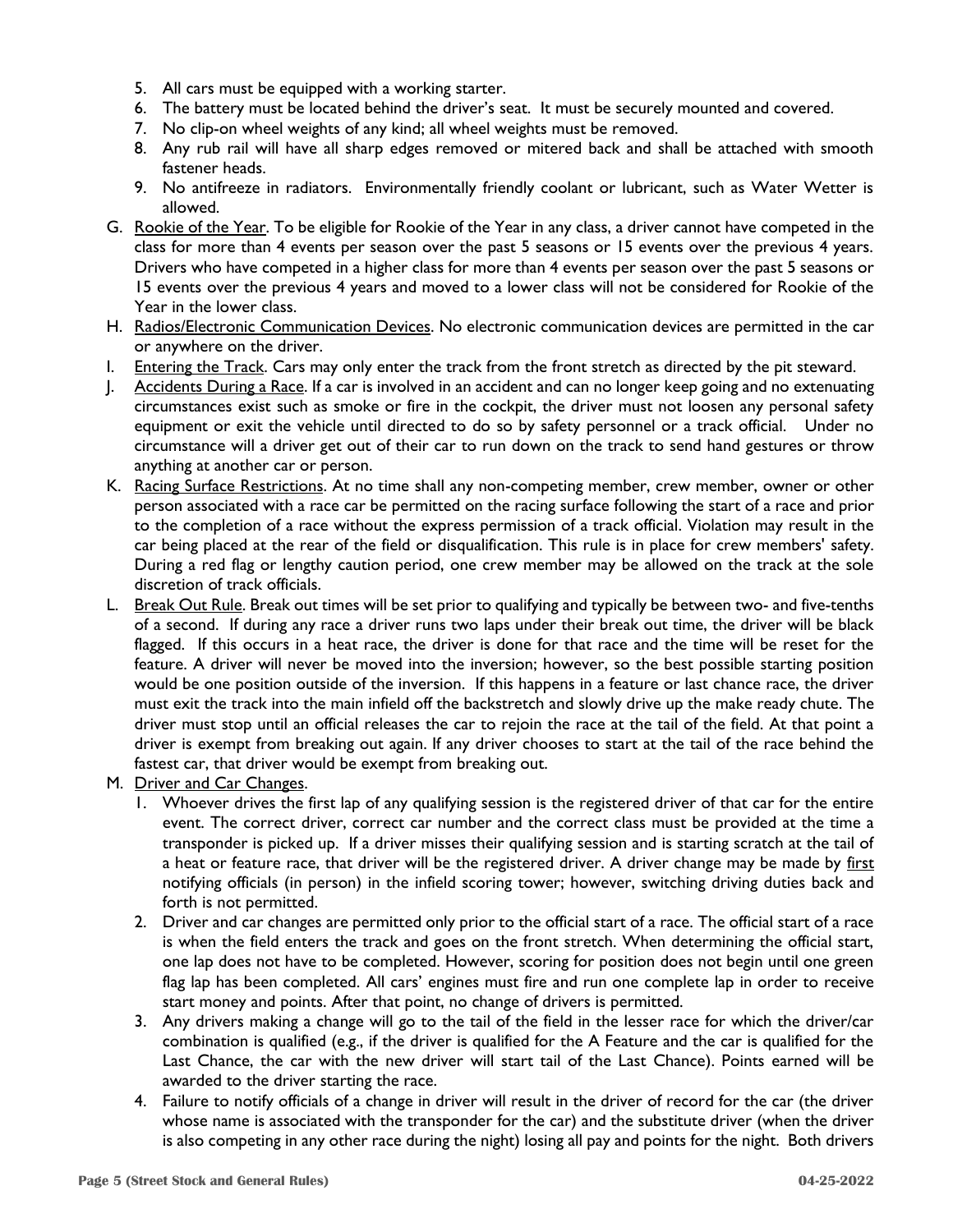will be suspended for the next night in which the class or classes are scheduled to race. If races are called off for the night when the suspension is scheduled to be served, the suspension will be served at the next night when the class or classes are scheduled to race. Should the rule be broken at the end of the season, the suspension will be served the following season.

- N. Initial Lap of a Race.
	- 1. To reduce reckless driving on the first lap of a race, if there is an obvious car/driver(s) that is the cause of the yellow flag, that car/driver(s) may be sent to the rear of the field.
	- 2. On a yellow or red flag that happens at the start of a race, any car(s) that enter the pits will go to the tail of the field, even though a full lap has not been completed. On a red flag, a driver may exit their car to check their car over; adjustments are limited to those made by the driver without any tools or assistance from anyone in the infield. The driver must be back in their car ready to go when the yellow flag comes out. Violation will result in the car being placed at the tail of the field.
- O. Group Qualifying.
	- 1. The Speedway uses group qualifying for all weekly classes.
	- 2. Any driver may only qualify one car per class. No car will be qualified by more than one driver in any class. A completed qualifying session for any driver is when the driver takes the green flag and completes one of their qualifying laps. After this point, the driver is eligible to make a driver/car change per the rules, but cannot jump in another car to requalify for that event.
- P. Changes Impacting Tech. Drivers are responsible for notifying the head tech official immediately if something is changed on the car that would put the car in a different weight category. Drivers caught under this scenario in any type of post-race tech, may lose earnings and points for the entire event. This same penalty applies to anyone changing something on their car after going through tech (changing carbs, raising spoiler height, etc.).
- Q. Drivers/Cars Not Qualifying. Generally, if any driver/car does not qualify they may start at the tail of the feature, unless there are enough cars for a last chance race, then the driver would start at the tail of the last chance. The driver will start on the tail of the fast heat as well. Final placement; however, will be at the sole discretion of track officials.
- R. Time Limits. Every race (with the exception of the main event for the program) will have a time limit of one minute per lap; however, no race will be called official before reaching the halfway point. If a race has reached its time limit and half of the race or more has been completed the next caution will end the race. Final scoring will revert back to the last completed lap with the caution car(s) being moved to the tail of their lap. If the caution is out when the time limit is reached and half of the race or more has been completed then there will be one more attempt to complete the race; the next caution will end the race if it comes before the scheduled distance. A race will not end as a result of a caution for a false start.
- S. Program Cancellations. In the event that weather or some other factor causes the program to be cancelled the following apply.
	- 1. Any race underway will be considered complete and official if it has reached the halfway point.
	- 2. Points will be given for all completed events. For example, if qualifying was complete, 2 classes had run their heats and the third class had run one of their two heats then complete points would be given for qualifying and the heat race points for the classes that completed their heat races. Heat points would not be given for the class that only completed one of their two heats.
- T. Line-Ups. If a driver refuses the official's order to take a certain position on the track (i.e., go to the tail of the field, drop back in the field, etc.), resulting in a delay of the race, s/he may be black flagged. If the actions by the driver continue to be inappropriate as seen by the race officials, that driver may lose their points and earnings for that event, as well as face a possible suspension from future racing events. If a driver fails to follow instructions to advance in the line-up following a caution, the race will return to green with the driver in the more rearward position.
- U. Restarts.
	- 1. For any lineups during the race, officials will line up cars based on the computer scoring of the cars from the most recent completed lap, unless any obvious exceptions occur (transponder didn't pick up, etc.). The car(s) causing the caution flag will be put to the tail. On the last lap and ONLY for the victory, officials will use all necessary means (scoring system, videos, photos, etc.) to determine the winner.
	- 2. There is a start/restart box located in turn 4. On any start/double file restart the front row cars must be side by side when they get to the box. At that time the leader (control car) may decide to start at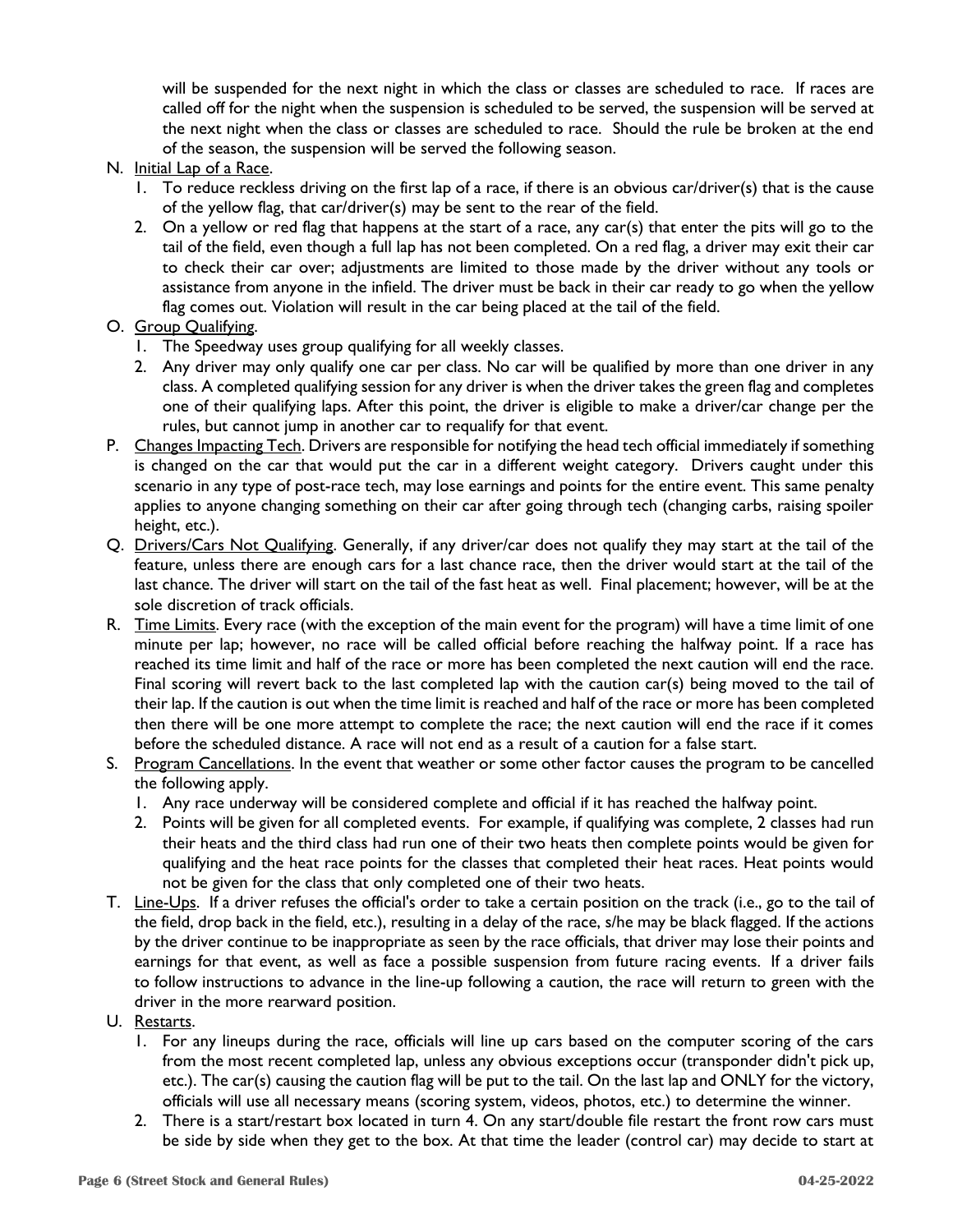any time before the end of the box. If the leader gets to the end of the box and has not accelerated, the flagman will throw the green at that time. The same rules apply to single file starts, with the obvious exception being that the top two cars will not be side by side. If a driver fails to adhere to the start box rules they may be placed at the tail of the field.

- 3. For all Outlaw Super Late Model features and for other specifically designated events, restarts will be double file. The leader will choose their lane and the second place car will fill the other position on the front row. Starting with 3rd place on back odd numbered positions will line up on the inside and even numbered positions will line up on the outside. In the event there is a car being sent to the tail, a lucky dog and a car coming out of the pits, they will be lined up in that order. All cars on the lead lap will restart ahead of all lapped cars, provided they are on the track when the double up is called for by the race director. Lapped cars will line up behind the lead lap cars in the order they were running on the racetrack at the time of the caution, not necessarily in the order they were running in the race.
- V. Lucky Dog Free Pass. When the double file restart is implemented, the Lucky Dog Free Pass (Pass) will be used as well. The top running eligible lapped car at each caution will receive the Pass. A car is not eligible to receive the Lucky Dog Free Pass when, in judgment of the officials:
	- 1. The car caused the caution;
	- 2. The car was in the pit area when the caution came out; or,
	- 3. The car has been penalized with a discretionary call. In the case of a discretionary penalty, it will be made known to the competitor, at the time the discretionary penalty is imposed, that the car will not be eligible to receive the Pass to make up the penalized lap(s). Transferring the Pass will only occur when the first eligible car becomes ineligible to receive the Pass because of a discretionary penalty, because the car pitted under the caution or because the first eligible car is not in competition at the time the yellow flag is displayed. Then the Pass will be transferred to the next eligible car. There will not be a lucky dog on a false start.

In the event there is a caution car, a car coming out of the pits and a Pass car, they will be lined up in that order.

- W. Caution Following Checkered. In the event that one or more cars cross the finish line and receive the checkered flag and then a caution comes out, the race will be considered complete. The race will then be scored as follows:
	- 1. The cars that have crossed the finish line and received the checkered flag will be scored in the order they crossed the line;
	- 2. The cars that did not cross the line before the caution lights came on will revert back to the last completed lap for their scoring (provided they cross the line under caution and take the checkered flag) with the exception of the car(s) that caused the caution and/or any car that did not maintain a reasonable speed on the last lap.
	- 3. Car(s) directly involved in the caution will be placed on the tail of the lap they were running.

### X. Scoring of Ties.

- 1. Ties in qualifying will be broken as follows:
	- a. Driver with the highest 2022 driver point standings (except on opening night, where a tie will be broken by the 2021 driver point standings).
	- b. Coin flip (2 drivers) or a blind draw (3 or more drivers).
- 2. Ties in the point standings will be broken as follows:
	- a. Number of feature wins, 2nd place finishes, etc.
	- b. Number of qualifying 1st places, 2nd places, etc.
	- c. Number of heat race wins, 2nd place finishes, etc.
	- d. Coin flip (2 drivers) or blind draw (3 or more drivers).

### **III. DRIVER/CREW CONDUCT AND CONDITIONS**

- A. All drivers must be at least 14 years of age with a valid driver's license, ID or birth certificate and have a minor participant form notarized and signed by a parent or legal guardian.
- B. No alcoholic beverages, marijuana or controlled substances are to be consumed before or during races by anyone entering the pit area.